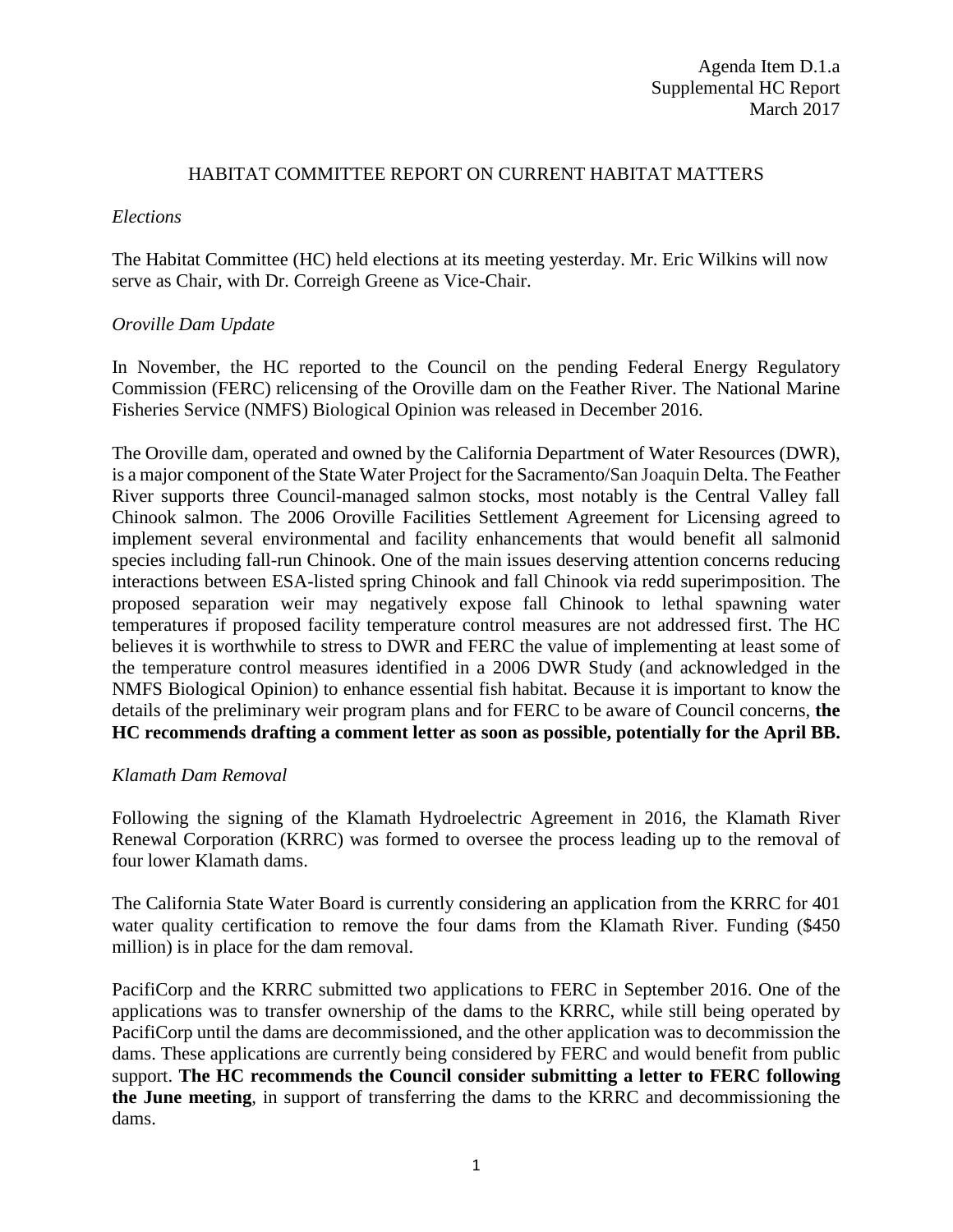### *Klamath Returns*

Klamath fall Chinook returns to natural spawning grounds in 2016 were near all-time lows. Projections are worse for 2017, with the age-three ocean projection being the second lowest on record and the age-four projection being the lowest on record. These extremely low returns are due to poor ocean conditions (see this year's CCIEA report) and high juvenile disease rates.

In 2014, 81 percent of the juvenile Chinook salmon sampled in the Klamath River were infected with the parasitic disease *Ceratonova shasta* (*C. shasta*). In 2015, 91 percent were infected with this disease, surpassing the threshold identified in the Biological Opinion.

The Klamath Basin tribes (Yurok and Hoopa), along with Pacific Coast Federation of Fishermen's Associations and Klamath Riverkeeper, successfully litigated against Bureau of Reclamation (BOR) and NMFS over their failure to reconsult following the exceedance of the disease threshold. The plaintiffs were granted certain flows to minimize juvenile disease risk in the future. These flows are focused on disturbing habitat conditions for a polychaete worm that is a host to *C. shasta,*  and diluting concentrations of the spores of C. shasta during the spring when the juvenile salmonids are typically infected. The court-ordered flows will remain in effect until reconsultation is complete.

## *Trinity Court Case regarding Lower Klamath Flows*

The Ninth U.S. Circuit Court of Appeals recently upheld the BOR's 2013 provision of flows in the Lower Klamath River from Trinity Dam to minimize the risk of an adult fish kill, such as occurred in 2002. BOR's decision had been challenged in court by the Westlands Water District and the San Luis & Delta-Mendota Water Authority, who claimed that such flows should come from the volume identified in the 2000 Record of Decision (ROD), and not be in addition to the ROD. This decision should allow for the provision of these flows in future years when deemed appropriate by BOR.

## *Coast Seafoods*

The U.S. Army Corps of Engineers (USACE) released a public notice for the Coast Seafoods Company Humboldt Bay Shellfish Aquaculture Permit Renewal and Expansion Project on March 6, 2017. The comment period ends April 6, 2017. The permit application is for a Section 404 permit of the Clean Water Act for the existing 297 acres and an expansion of an additional 256 acres of intertidal areas within Humboldt Bay. The Council sent comments to the Humboldt Bay Harbor District in 2015 and 2016 for the draft Environmental Impact Report for the project. In September, the Council directed the HC to draft a comment letter when the USACE Public Notice came available. The comment period is just outside of the normal Council process. **The HC recommends Council staff request a two-week extension from the USACE and that the HC draft a comment letter for either the briefing book (in April) or fast track process in case the extension is not granted.**

## *Environmental Protection Agency (EPA) Proposed Rule for Offshore Processors*

The EPA proposes to issue a National Pollution Discharge Elimination System general permit to seafood processors discharging in Federal waters off the coast of Washington and Oregon. The